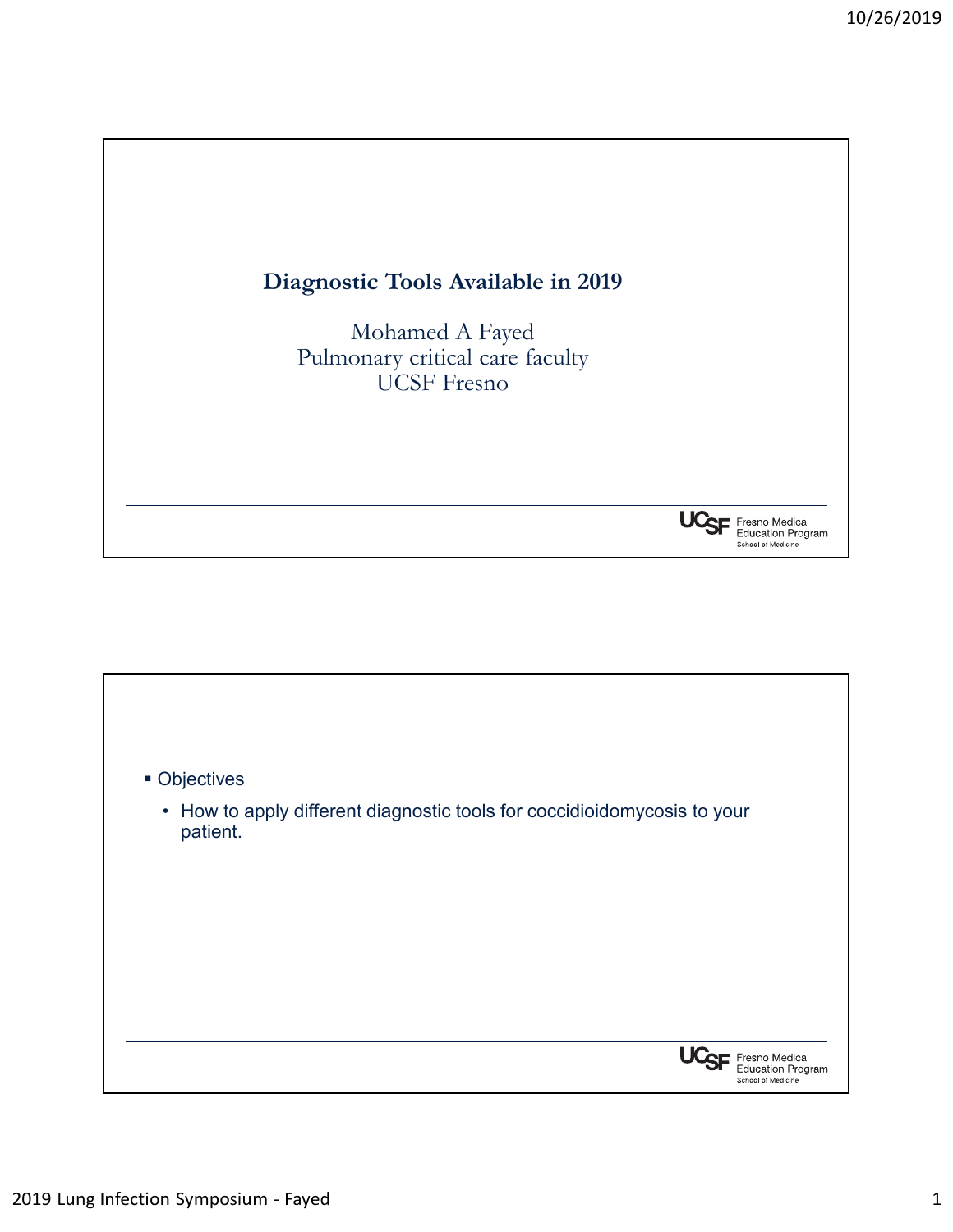## **Outline**

- Different diagnostic tools and methods Putline<br>Poifferent diagnostic tools and methods<br>• Serology<br>• Cultures<br>• PCR<br>• Bionsy and cytology • Mutline<br>
→ Mifferent diagnostic tools and methods<br>
• Serology<br>
• Cultures<br>
• PCR<br>
• Biopsy and cytology • PCR - Mutline<br>Different diagnostic tools and methods<br>- Serology<br>- Cultures<br>- PCR<br>- Biopsy and cytology
	-
	-
	-
	-



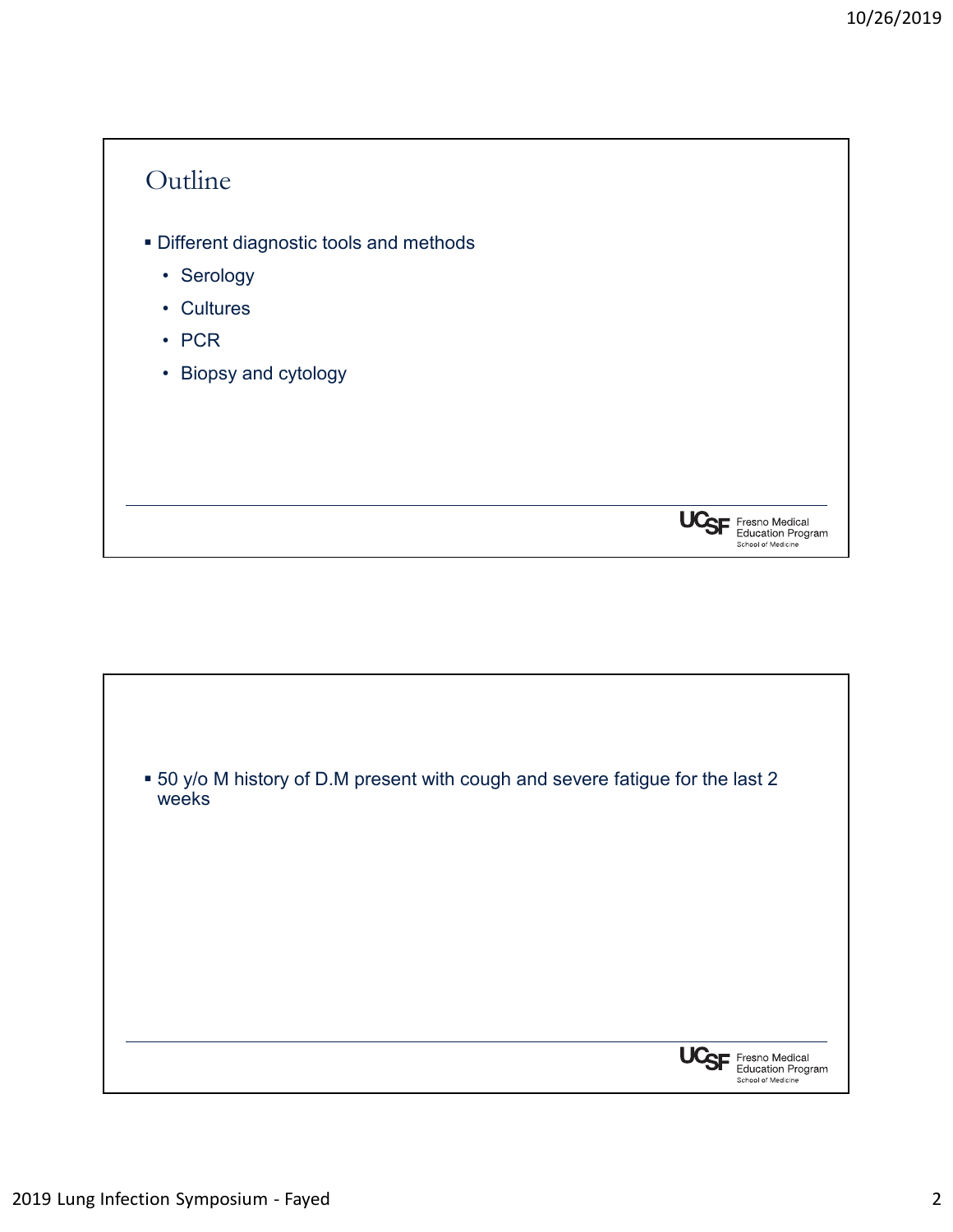

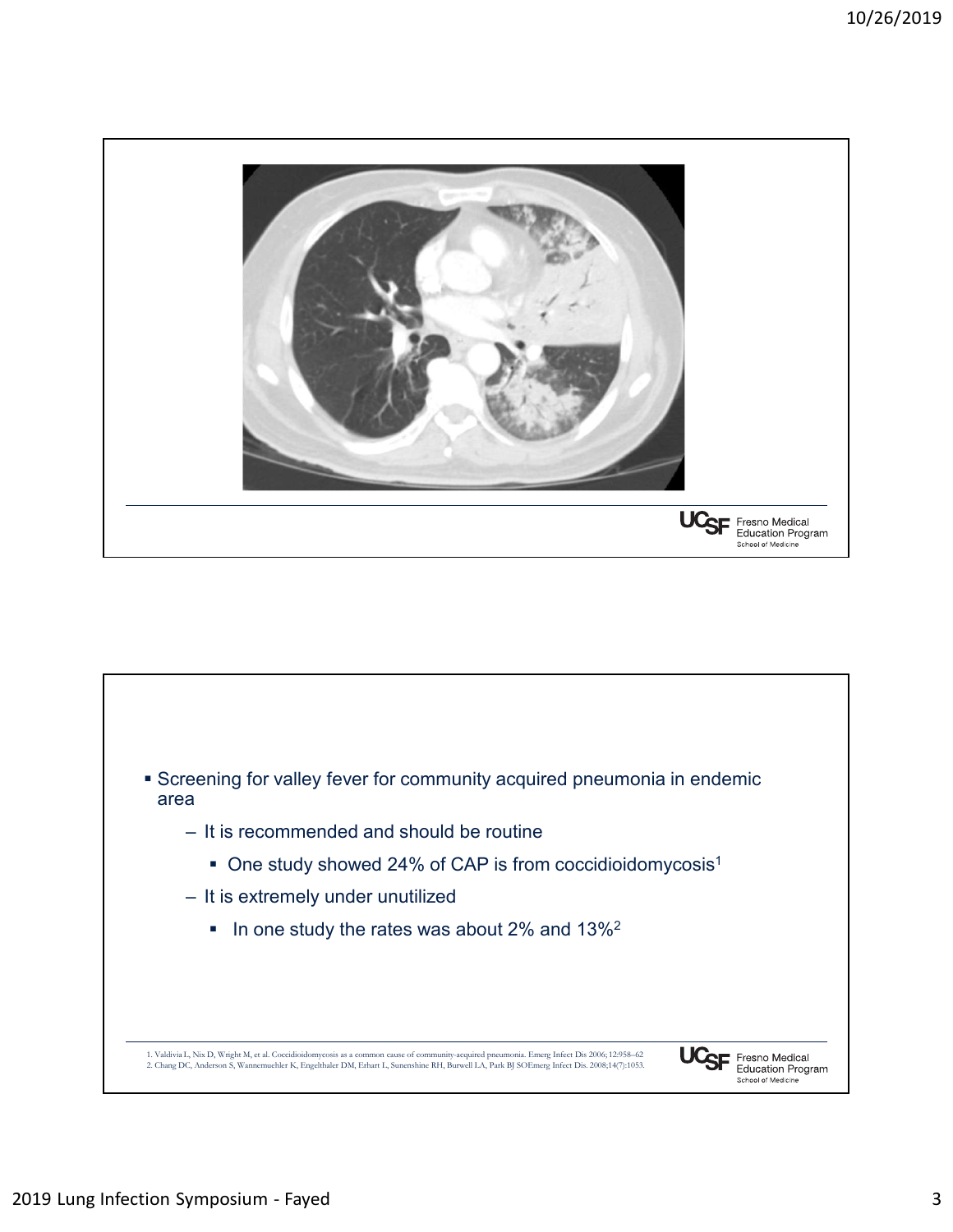

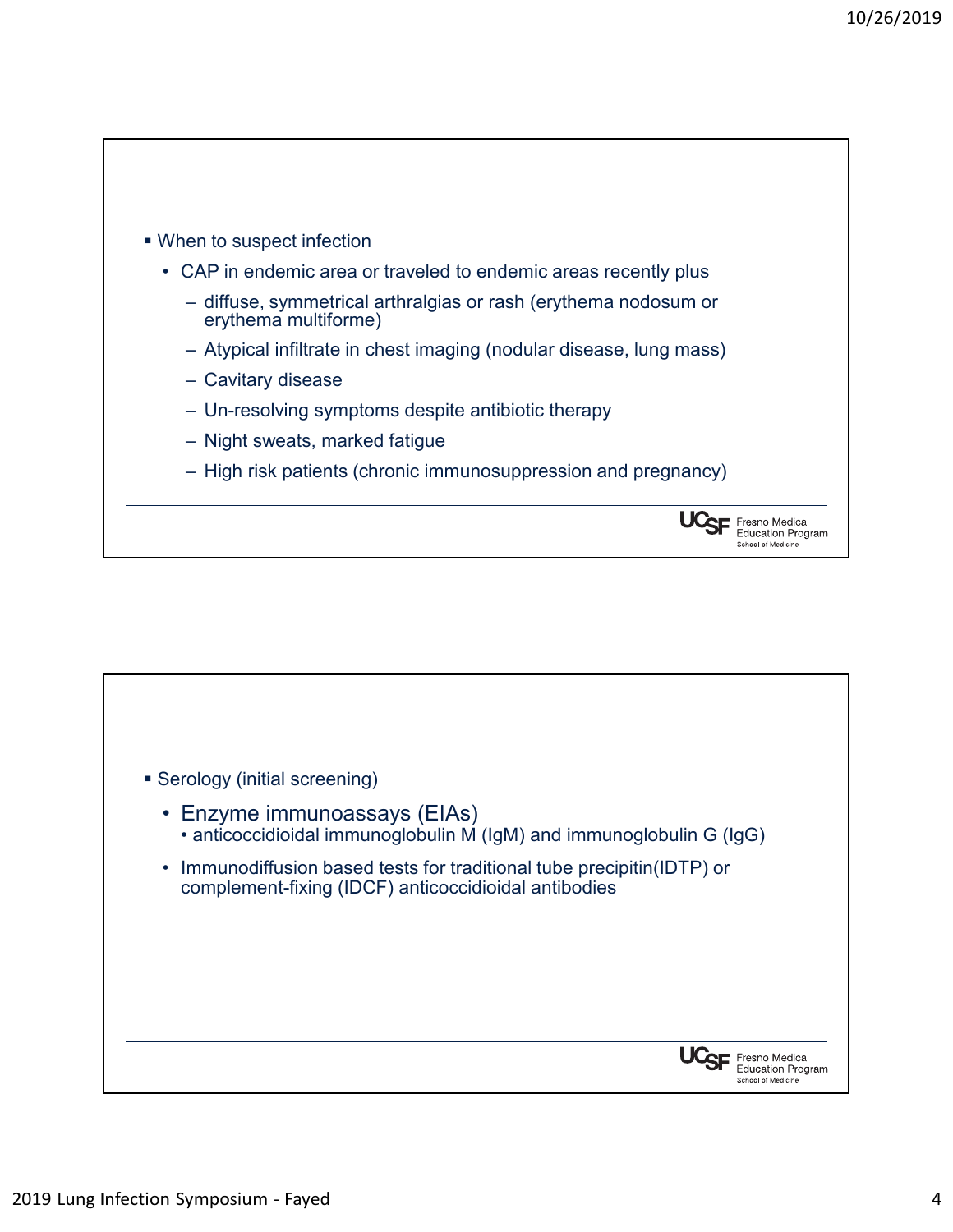

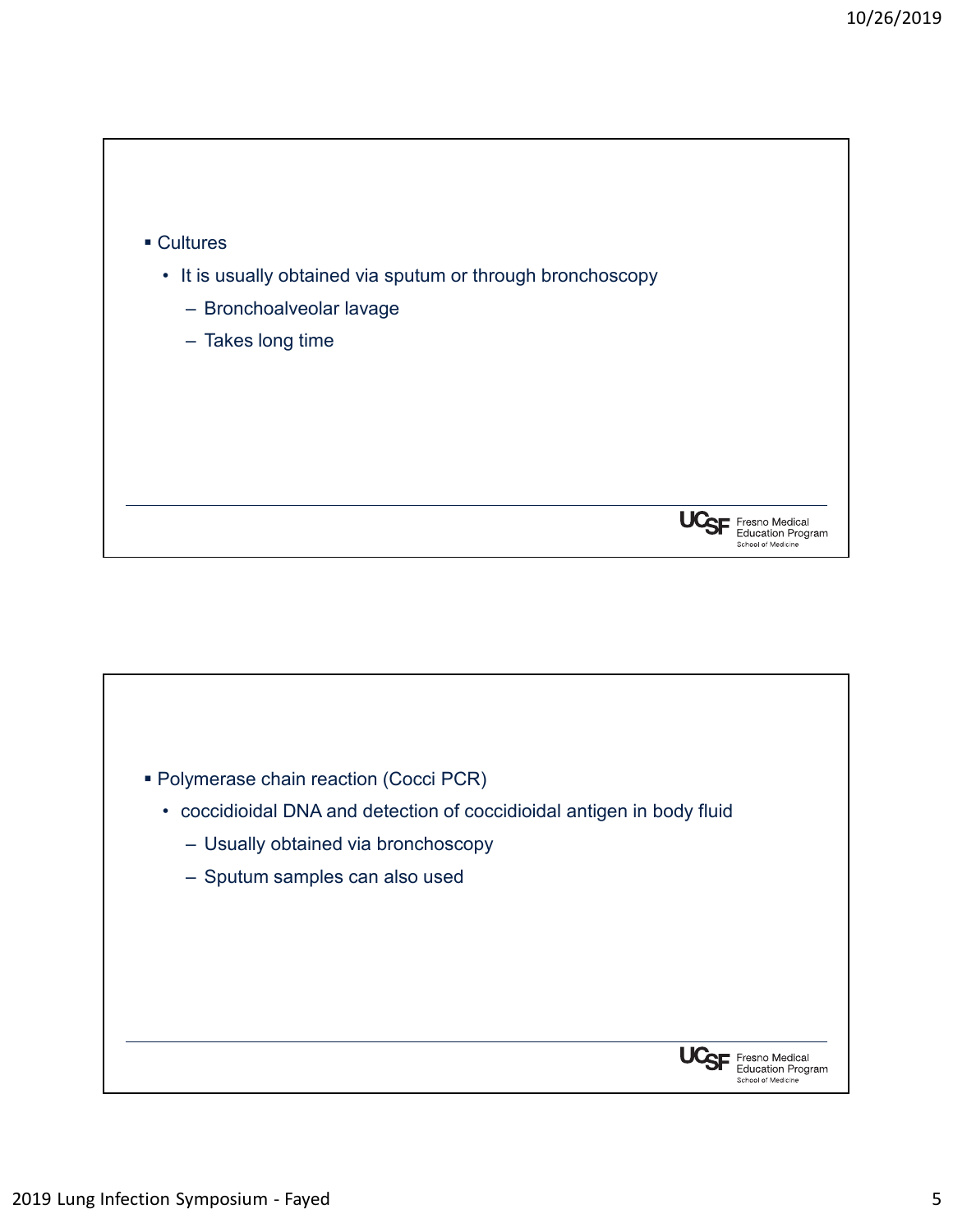

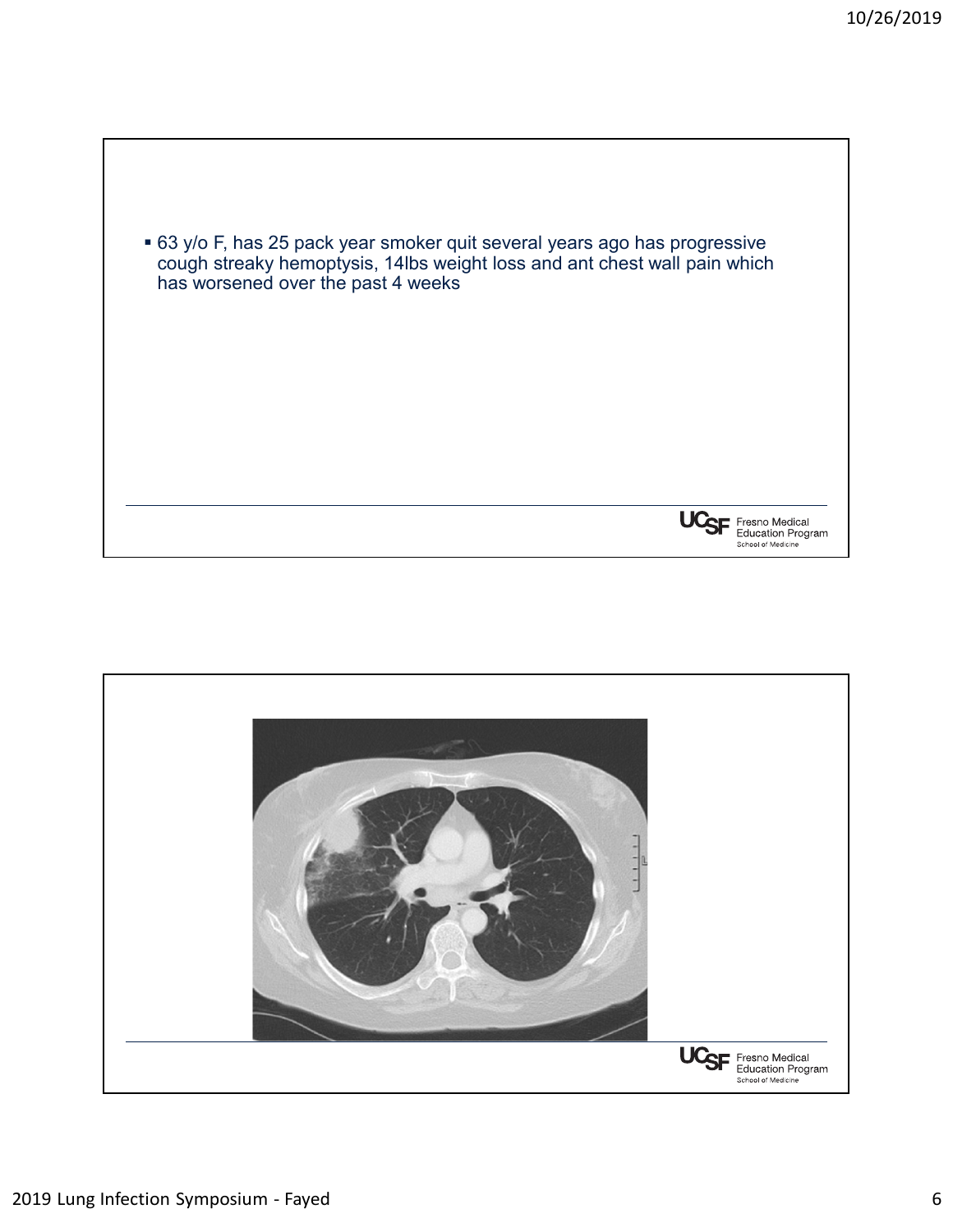

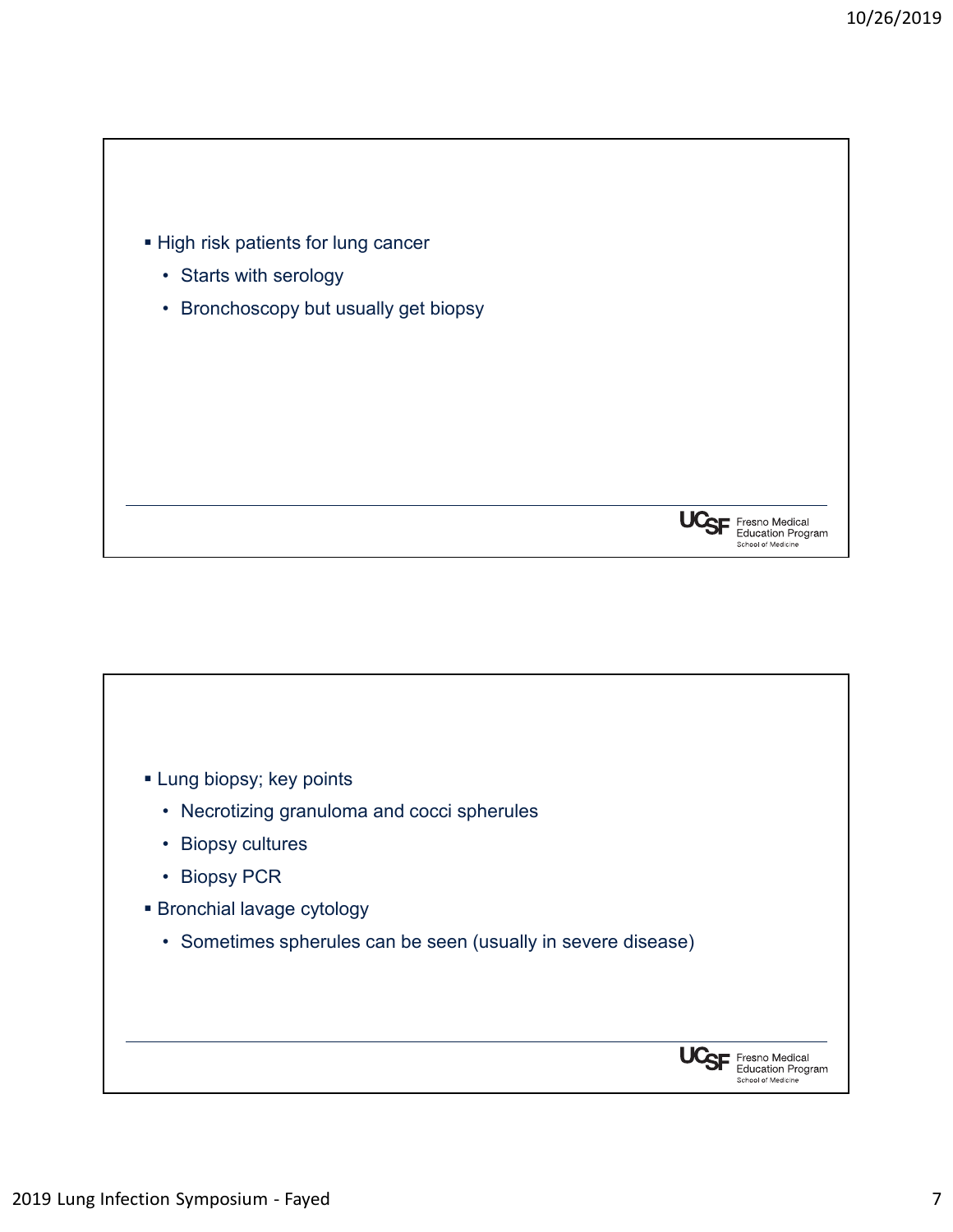